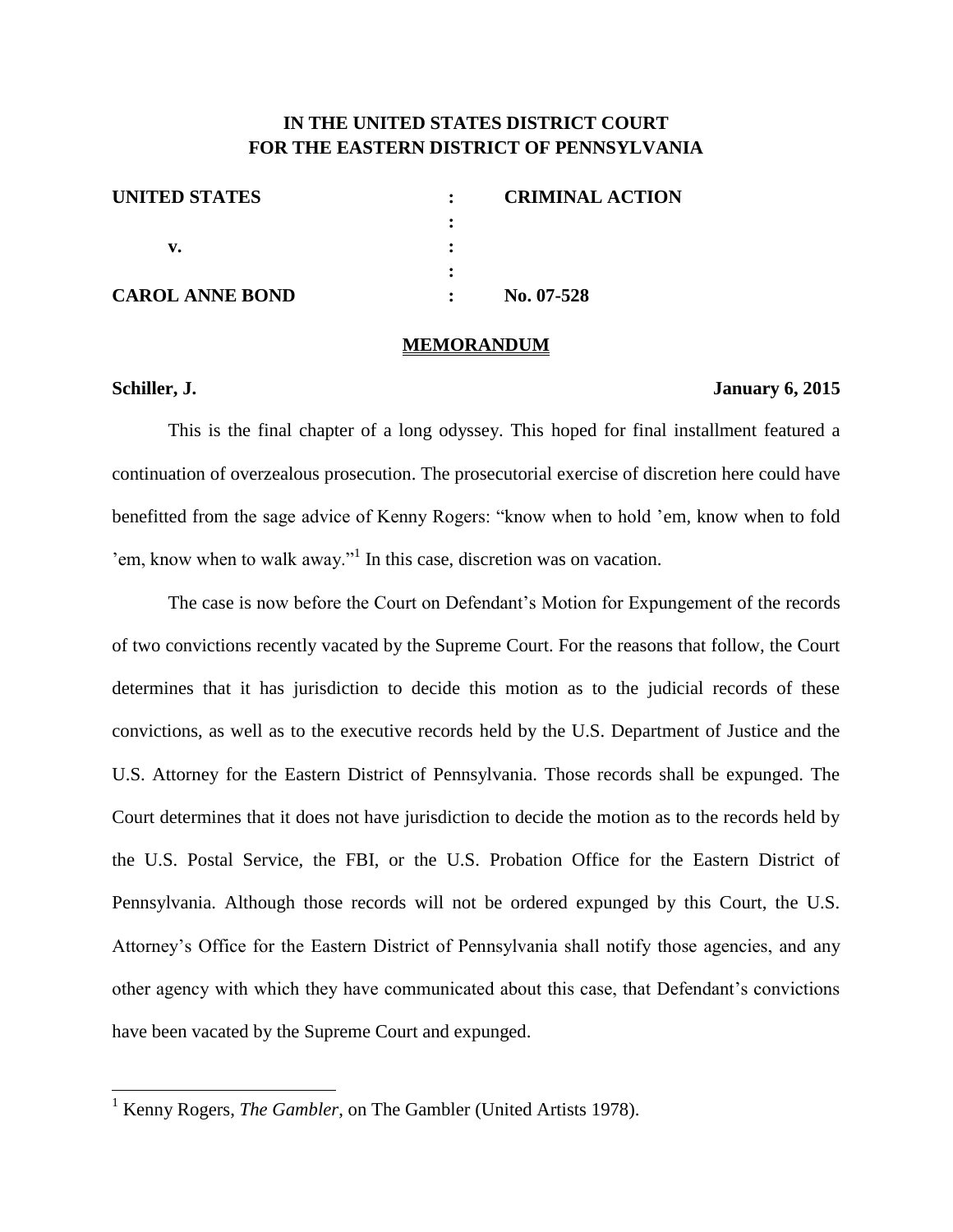## **I. BACKGROUND**

The following briefly summarizes the pertinent facts of the case, which may be found in greater detail in *United States v. Bond*, 581 F.3d 128 (3d Cir. 2009) (*Bond I*), *Bond v. United States*, 131 S. Ct. 2355 (2011) (*Bond II*), *United States v. Bond*, 681 F.3d 149 (3d Cir. 2012) (*Bond III*), and *Bond v. United States*, 134 S. Ct. 2077 (2014) (*Bond IV*).

#### **A. Factual Background**

Defendant Carol Anne Bond is a microbiologist who discovered that her husband and her best friend had been having an affair, resulting in her erstwhile friend's pregnancy. Bond sought revenge by regularly placing toxic chemicals on the friend's car door, mailbox, and door knob over the course of approximately eight months. The chemicals were plainly visible and the friend suffered no injuries except "a minor chemical burn on her thumb, which she treated by rinsing with water." *Bond IV*, 134 S. Ct. at 2087. Although the friend repeatedly reported the chemicals to the local police, they failed to act. Eventually she went to the postal service, which dispatched inspectors to investigate the interference with her mailbox. Surveillance cameras placed by these inspectors captured video of Bond opening the mailbox, removing an envelope, and placing chemicals inside the friend's muffler.

The Commonwealth of Pennsylvania convicted Bond of a minor offense for some harassing phone calls and letters she sent to her victim, but did not bring charges related to the chemicals. Apparently not satisfied with this result, the United States charged her with two counts of mail fraud and two counts of possessing and using a chemical weapon, in violation of 18 U.S.C. § 229 (2014). That statute was passed in the Chemical Weapons Convention Implementation Act, Pub. L. No. 105-277, 112 Stat. 2681-856 (1998). Bond conditionally pled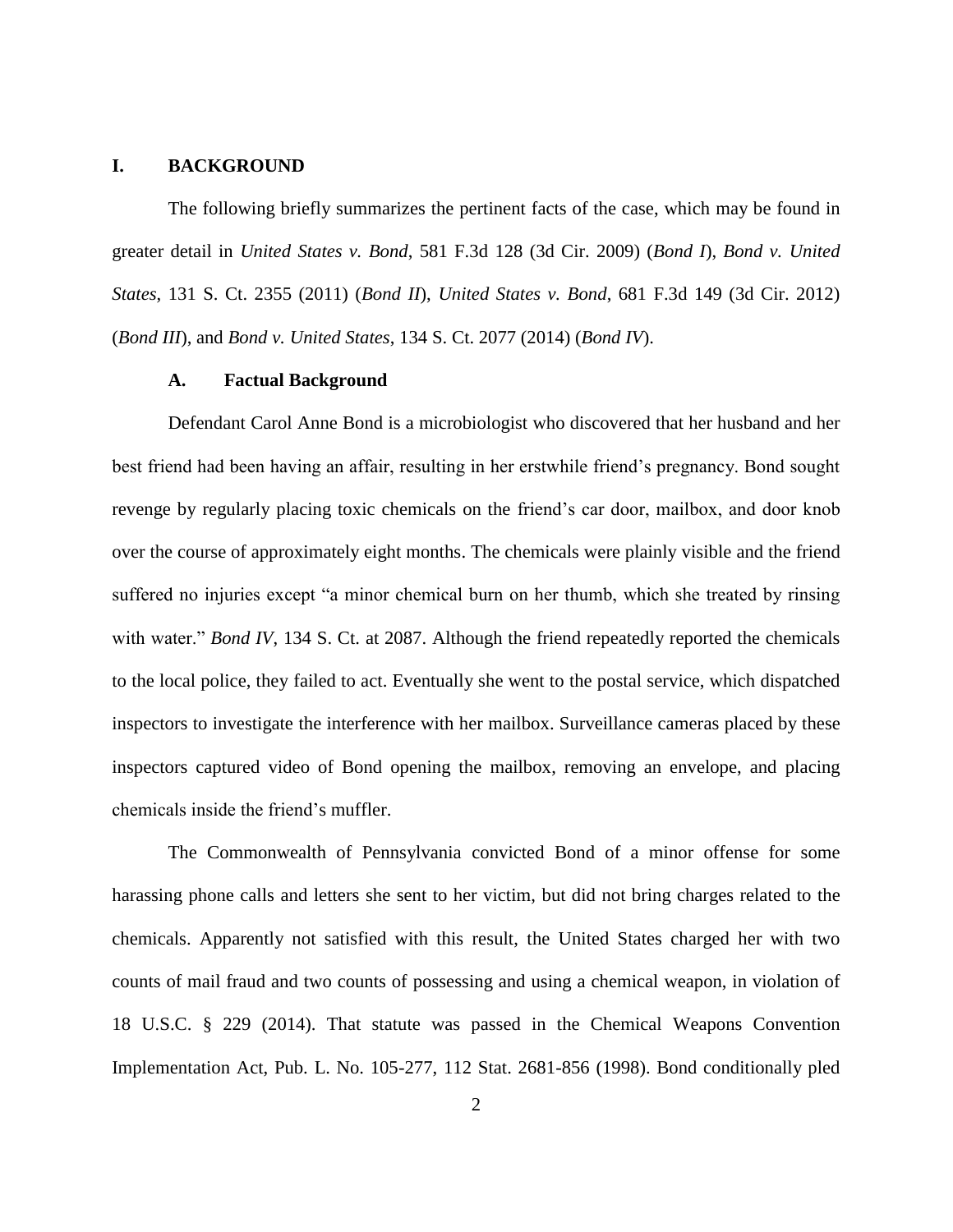guilty to all of the federal charges, reserving her right to appeal. She was sentenced to six years in prison. On appeal, Bond raised a Tenth Amendment challenge to the chemical weapons charges. The Government asserted she lacked standing and the Third Circuit agreed. *Bond I*, 581 F.3d 128. When the Supreme Court granted cert, the Government reversed its position and conceded the standing question. *Bond II*, 131 S. Ct. at 2361. The Supreme Court reversed on the standing issue, without expressing an opinion on the merits of the constitutional challenge. *Id.* at 2367.

On remand, Bond again raised her Tenth Amendment challenge and, in the alternative, argued that section 229 did not reach her conduct. Although the Third Circuit noted that, under the Government's interpretation, the breadth of the Act "turns each kitchen cupboard and cleaning cabinet in America into a potential weapons cache," *Bond III*, 681 F.3d at 154 n.7, it reluctantly determined that the statute covered Bond's conduct and moved on to the constitutional question, which the Circuit also determined in the Government's favor.

The Supreme Court again granted cert and unanimously reversed the Third Circuit in *Bond IV*. A majority of the Court avoided the direct constitutional challenge by holding that section 229 did not cover Bond's conduct. *Bond IV*, 134 S. Ct. at 2091. The Court found that the statute's meaning was ambiguous because of the following factors: "the improbably broad reach of the key statutory definition given the term—'chemical weapon'—being defined; the deeply serious consequences of adopting such a boundless reading; and the lack of any apparent need to do so in light of the context from which the statute arose—a treaty about chemical warfare and terrorism." *Bond IV*, 134 S. Ct. at 2090. The Court stated it was bound to interpret the statute "consistent with principles of federalism inherent in our constitutional structure." *Id*. at 2088. The Court therefore determined: "the background principle that Congress does not normally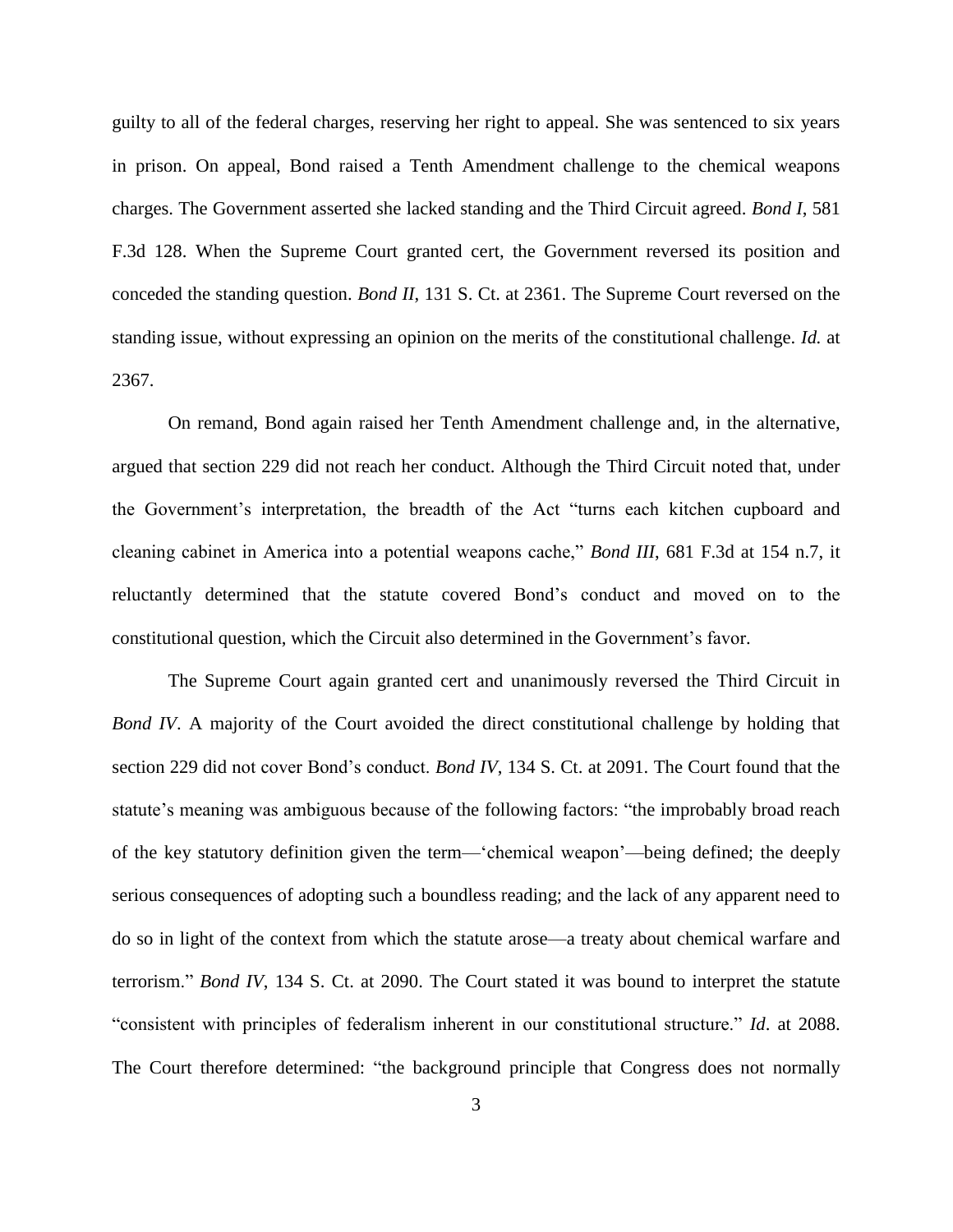intrude upon the police power of the States is critically important. In light of that principle, we are reluctant to conclude that Congress meant to punish Bond's crime with a federal prosecution for a chemical weapons attack." *Id*. at 2092.

Along the way, the Court repeatedly noted the "curious" nature of the case, stating: "with the exception of this unusual case, the Federal Government itself has not looked to section 229 to reach purely local crimes." *Id*. at 2090, 2092. The Court further criticized the Government's approach, stating:

> The Government's reading of section 229 would alter sensitive federal-state relationships, convert an astonishing amount of traditionally local criminal conduct into a matter for federal enforcement, and involve a substantial extension of federal police resources. It would transform the statute from one whose core concerns are acts of war, assassinations, and terrorism into a massive federal anti-poisoning regime that reaches the simplest of assaults. As the Government reads section 229, hardly a poisoning in the land would fall outside the federal statute's domain.

*Id.* at 2091-92 (internal quotations and citations omitted). Later, the Court continued:

Prosecutorial discretion involves carefully weighing the benefits of a prosecution against the evidence needed to convict, the resources of the public fisc, and the public policy of the State. Here, in its zeal to prosecute Bond, the Federal Government has displaced the public policy of the Commonwealth of Pennsylvania, enacted in its capacity as sovereign, that Bond does not belong in prison for a chemical weapons offense.

*Id.* at 2093 (internal quotations and citations omitted). The Court concluded: "the global need to prevent chemical warfare does not require the Federal Government to reach into the kitchen cupboard, or to treat a local assault with a chemical irritant as the deployment of a chemical weapon." *Id*. at 2093.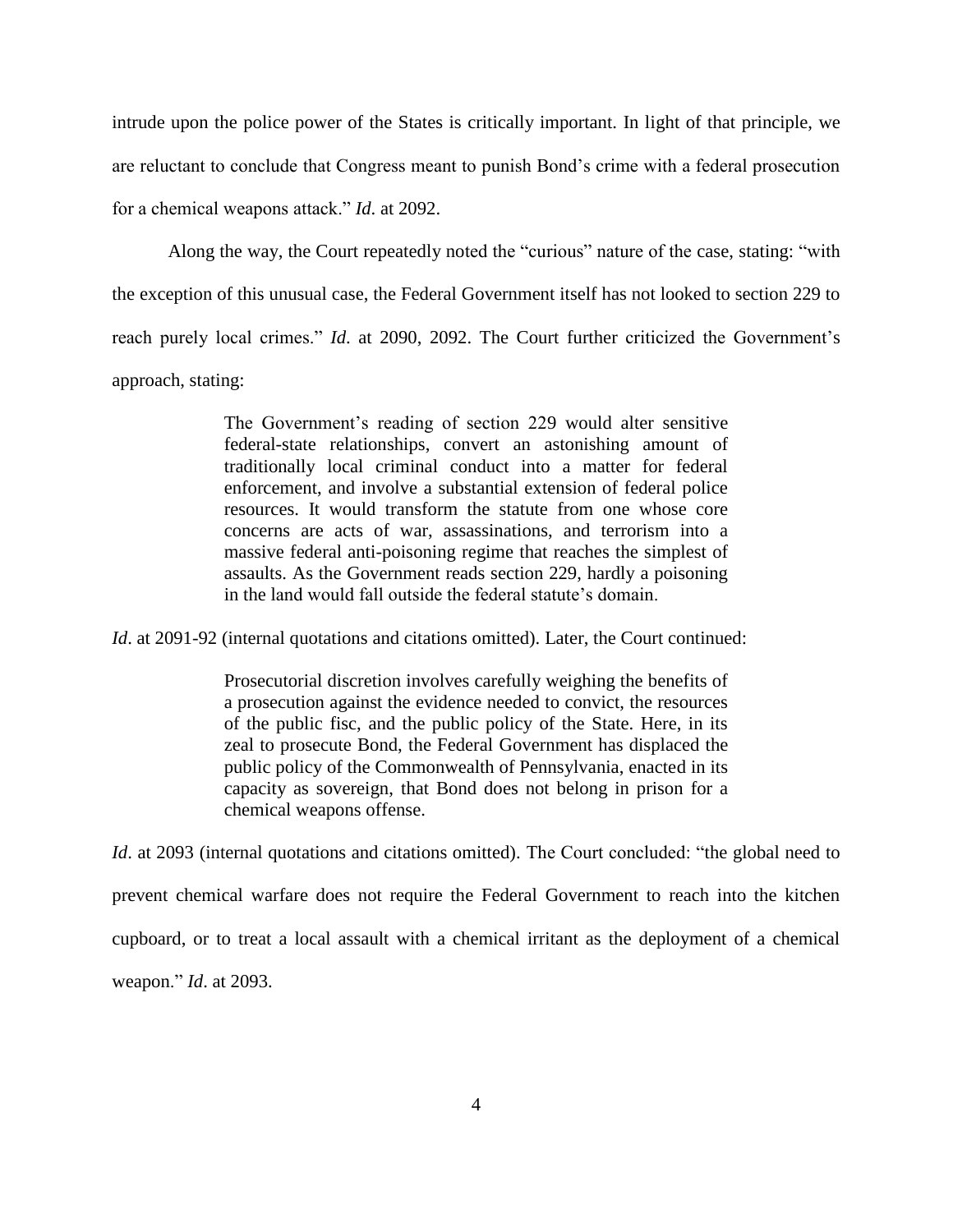# **B. Procedural Background**

*Bond IV* remanded the case to this Court for resentencing on the two mail fraud convictions that remained after the chemical weapons charges were vacated. By that time, Bond had already served her original six-year sentence. The Probation Office proposed a revised Sentencing Guidelines calculation of 12 to 18 months. This calculation included increases for conscious risk of death or bodily injury, U.S.S.G. § 2B1.1(B)(15), and use of a special skill, *id*. § 3B1.3, as well as a decrease for acceptance of responsibility, *id*. § 3E1.1. Bond acquiesced to this recommendation. The Government, represented by the same prosecutor who has litigated this case at every stage except in the Supreme Court, vigorously opposed this recommendation. In an eighteen-page brief, the Government argued that "the most analogous guideline to the defendant's conduct in this case is for attempted murder," calculated a different recommended sentence of 63 to 78 months based on the attempted murder guideline, and therefore advocated for a sentence of six years, time served. In the history of the case, this was the first time the Government had ever raised an attempted murder theory. This Court followed the Probation Office's recommendation of 18 months, time served. Following the re-sentencing hearing on September 18, 2014, the docket in this case was closed.

On November 13, 2014, Bond moved to expunge the records of her now-vacated convictions for use of a chemical weapon. (Def.'s Mot. for Expungement, ECF Doc. No. 68 [Def.'s Mot.].) She requests that this Court order the expungement of records held not only by this District, but also by the U.S. Department of Justice, the U.S. Attorney for this District, the U.S. Postal Service, the FBI, and the U.S. Probation Office for this District. The Government opposes this request.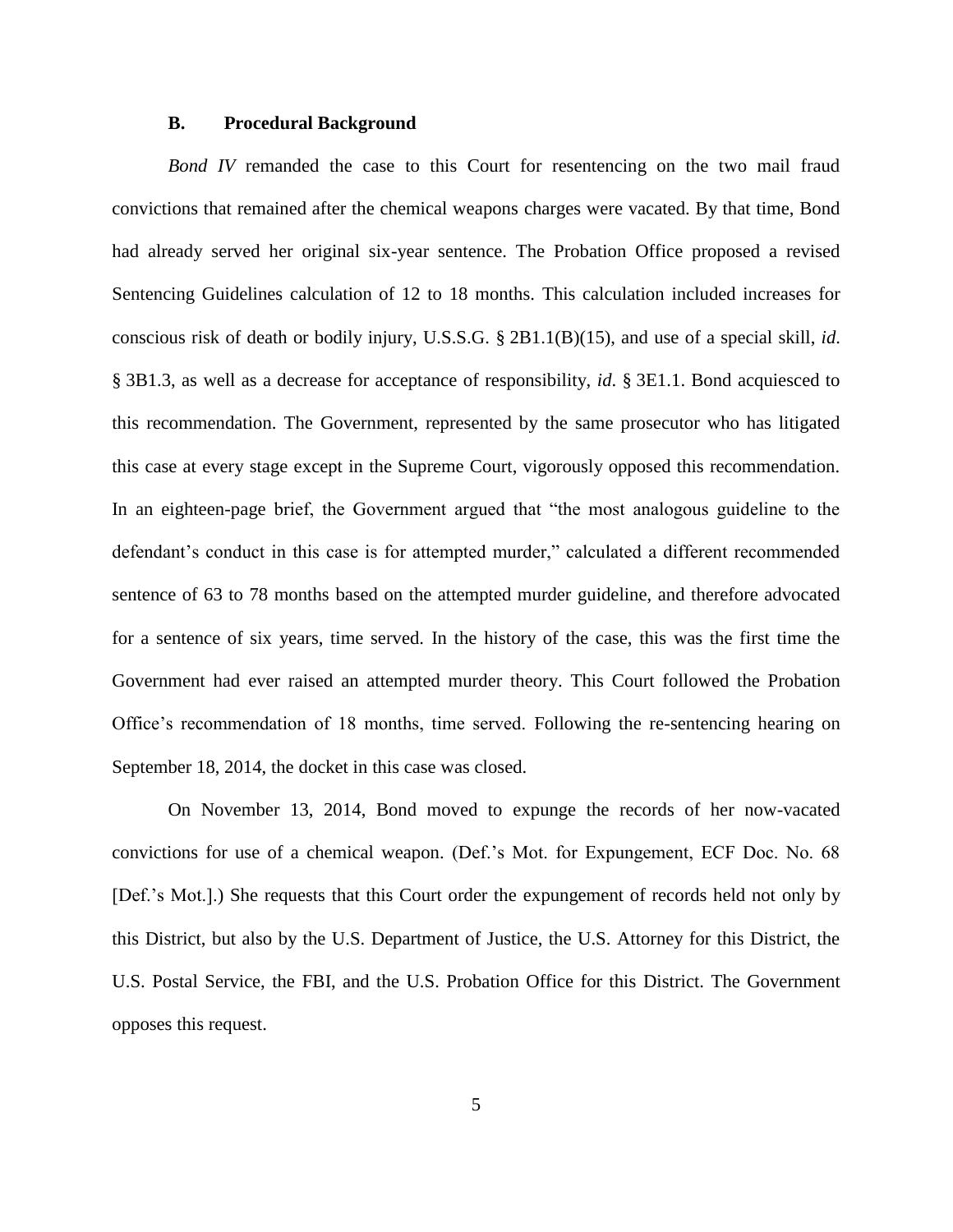# **II. DISCUSSION**

The Court first addresses the jurisdictional dispute and finds that it has ancillary jurisdiction over Bond's request for expungement of records held by the judicial branch, as well as those held by the U.S. Department of Justice and the U.S. Attorney for the Eastern District of Philadelphia. The Court declines to consider the request to expunge records held by the other executive agencies. The Court then turns to the merits of the expungement request.

# **A. Ancillary Jurisdiction**

Although this Court's jurisdiction is limited, courts in the Third Circuit have ancillary jurisdiction to expunge criminal records in certain narrow circumstances, where the petitioner challenges the legality of the underlying criminal proceeding. *United States v. Rowlands*, 451 F.3d 173, 178 (3d Cir. 2006). Bond argues that such jurisdiction applies here, where the Supreme Court ruled that her convictions for use of chemical weapons were contrary to the law. (Def.'s Mot. at 5.)

The Government disputes that ancillary jurisdiction should apply in this case. (Gov't's Opp. to Mot. for Expungement [Gov't's Opp.] at 7-9.) The Government argues that, since the Third Circuit has never decided a case involving an expungement request that challenged the legality of the underlying conviction, any statements regarding jurisdiction to do so are merely dicta. *Id*. at 8-9. The Government also distinguishes between the Court's power to expunge judicial records and its power to expunge records kept by the executive branch, arguing that this Court has even less authority to consider a request for the latter. *Id*. at 10-12.

The Government relies heavily on *Kokkonen v. Guardian Life Insurance Co. of America*, 511 U.S. 375 (1994), to argue that this Court lacks jurisdiction to consider this motion. As the Supreme Court stated in that case, federal courts "possess only that power authorized by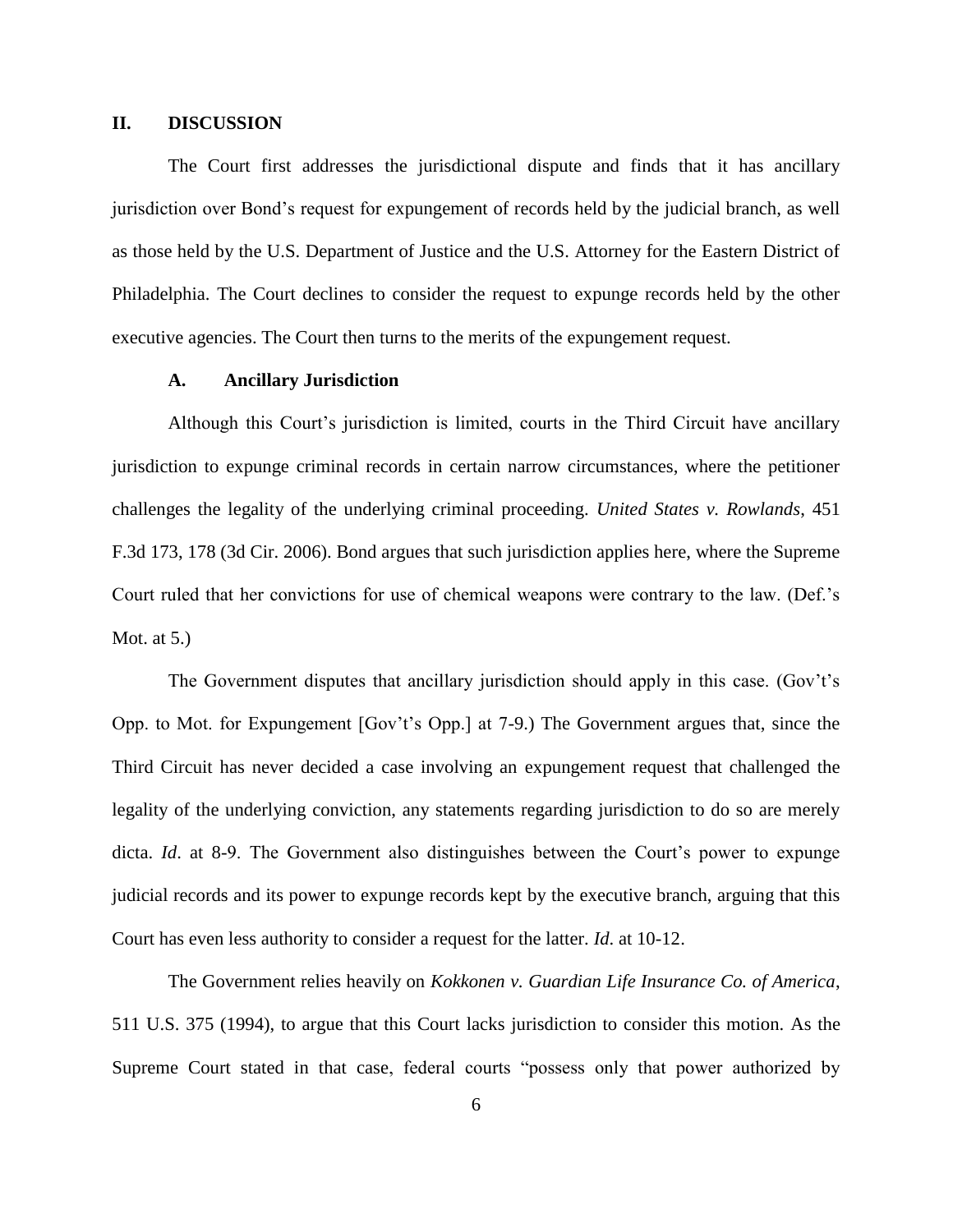Constitution and statute, which is not to be expanded by judicial decree." *Id.* at 377. *Kokkonen* involved a lawsuit to enforce a settlement agreement which had, in part, resolved a previous federal case. The Supreme Court determined that the district court did not have jurisdiction to hear the enforcement matter. *Id.* at 381-82. In so doing, the Court defined the contours of modern-day ancillary jurisdiction as appropriate only "for two separate, though sometimes related, purposes: (1) to permit disposition by a single court of claims that are . . . factually interdependent, and (2) to enable a court to function successfully, that is, to manage its proceedings, vindicate its authority, and effectuate its decrees." *Id.* at 379-80. In addition, in *Kokkonen*, the parties did not request that the district court incorporate the settlement agreement into the order dismissing the original lawsuit, nor did the district court explicitly retain jurisdiction over the settlement agreement at its own discretion. Either scenario would have provided continued jurisdiction to enforce the agreement. *Id.* at 381-82. Without that jurisdiction, "enforcement of the settlement agreement is for state courts, unless there is some independent basis for federal jurisdiction." *Id.* at 382.

Since *Kokkonen*, the Third Circuit has determined that federal courts have "jurisdiction over petitions for expungement in narrow circumstances: where the validity of the underlying criminal proceeding is challenged." *Rowlands*, 451 F.3d at 177. This is consistent with either basis for ancillary jurisdiction stated in *Kokkonen*. First, where the underlying criminal proceeding is challenged, the claim is by necessity factually interdependent with the original proceeding. Second, if the prior proceeding was actually unlawful, a court may only vindicate its authority as a court of law with the power to rectify the matter.

The Government attempts to discredit *Rowlands* and rely instead on *United States v. Dunegan*, 251 F.3d 477 (3d Cir. 2001), by pointing out that *Rowlands* does not cite *Kokkonen*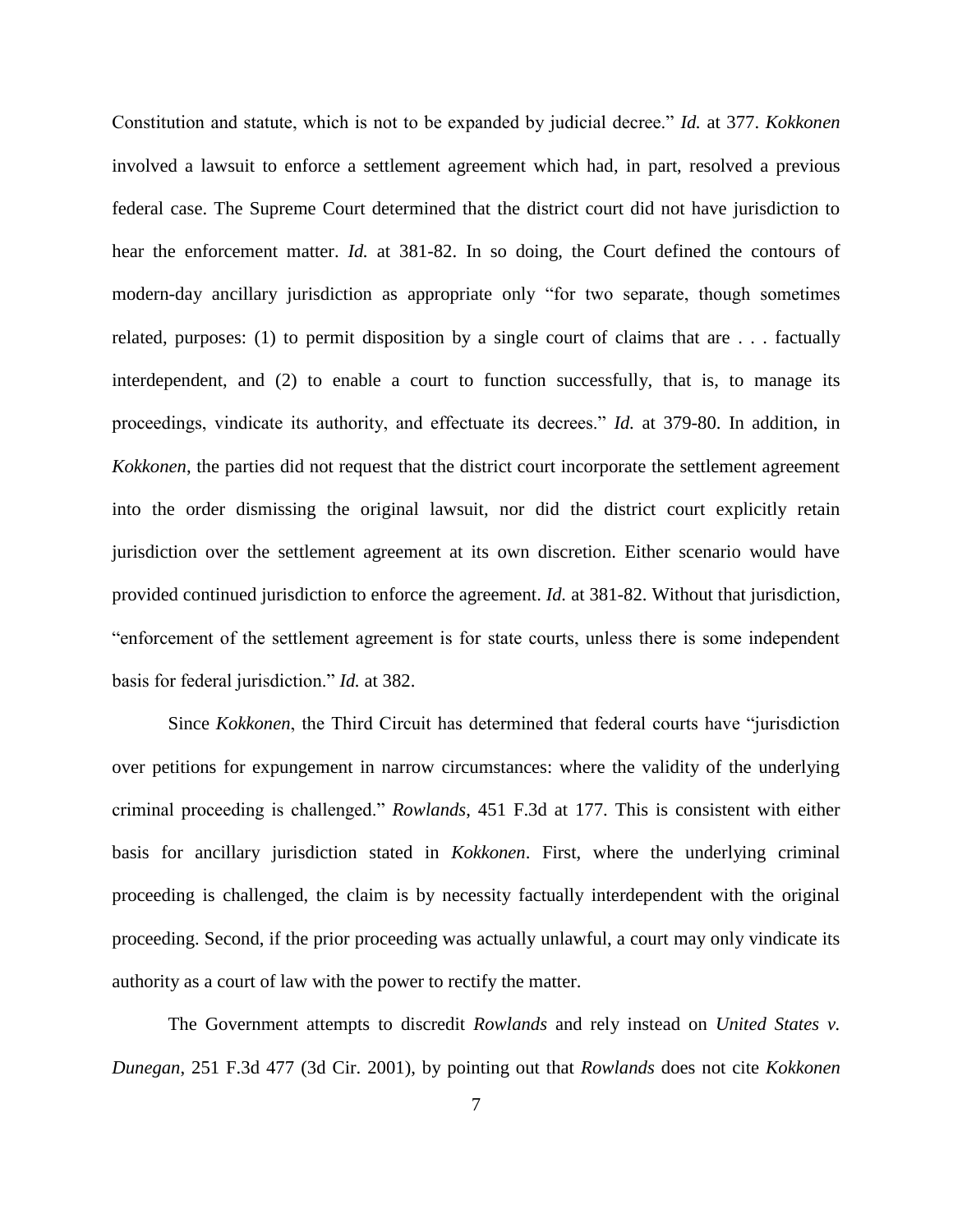but mainly cites pre-*Kokkonen* precedent. There are three major flaws with this argument. First, as explained above, *Rowlands* is fully consistent with *Kokkonen*. Second, *Rowlands* directly addresses and clarifies *Dunegan*, which extensively cites *Kokkonen*. Third, *Dunegan* does not support the Government's argument against ancillary jurisdiction in this case, as it explicitly reserved that question by stating: "We need not consider at this time whether a record may be expunged on the basis of Constitutional or statutory infirmity in the underlying criminal proceedings or on the basis of an unlawful arrest or conviction. . . . [The defendant] has not alleged any unlawful arrest or other legal infirmity." 251 F.3d at 480.

As Bond claims that her underlying convictions for use of a chemical weapon were illegal, this Court has jurisdiction to consider the matter of expungement.

## **B. Executive Branch Records**

The Government contends that, even if this Court has jurisdiction to expunge judicial records, it does not have jurisdiction to consider a request to expunge executive records, such as those kept by the Attorney General. The only Third Circuit case the Government cites for this proposition is *Carter v. United States*, 431 F. App'x 104 (3d Cir. 2011). In *Carter*, the petitioner requested expungement of his FBI arrest records, where no judicial proceedings had ever been brought against him. The Third Circuit held: "As judicial proceedings against [petitioner] were never initiated, there is no prior act or proceeding over which we might have retained inherent jurisdiction. Furthermore, [petitioner asked] the court to expunge executive (FBI) records, not judicial records." *Id.* at 106. This Court will not read this offhand comment—in a nonprecedential opinion that found no jurisdiction based on the lack of judicial proceedings—to mean that federal courts always lack jurisdiction to order expungement of executive records.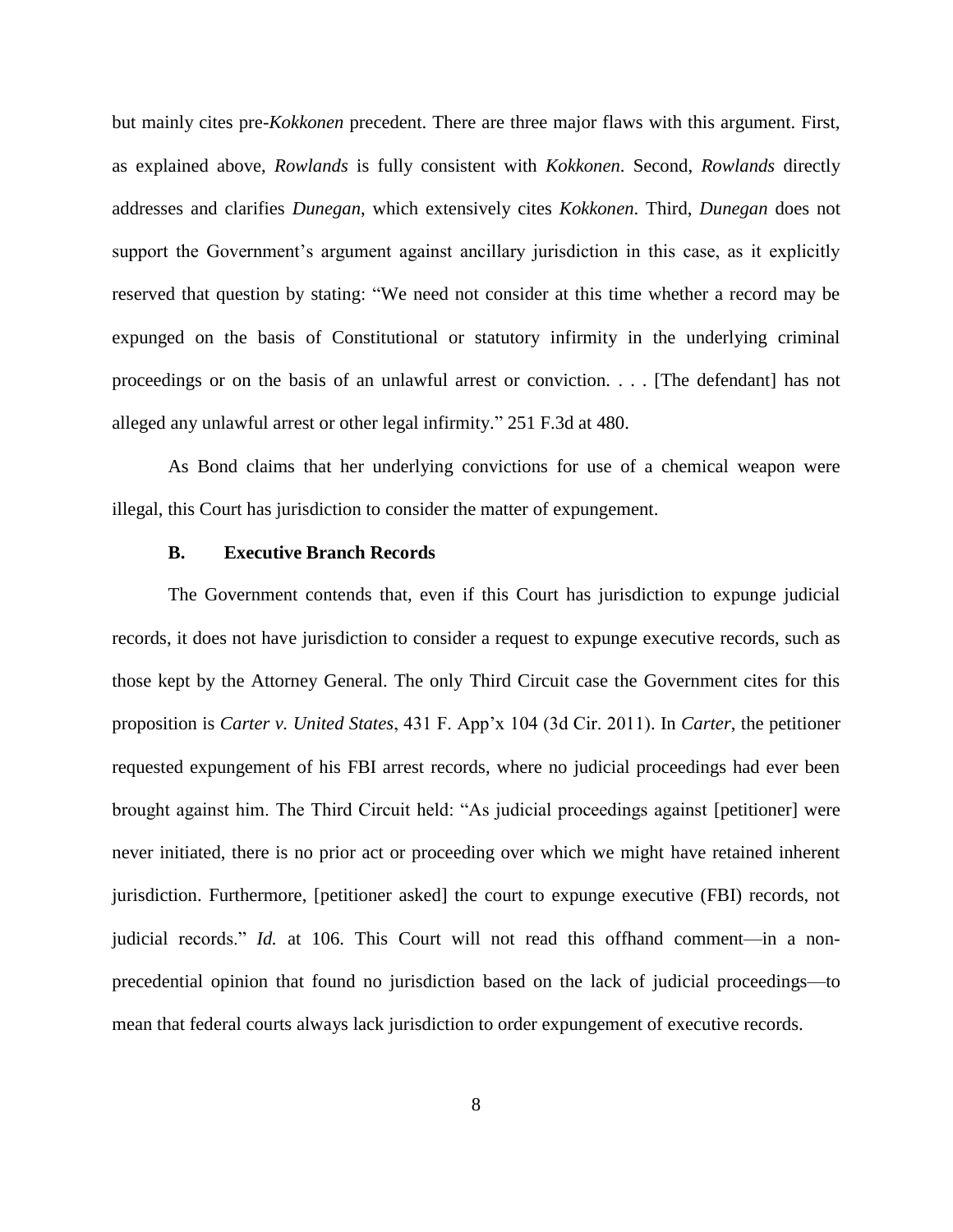Older cases in the Third Circuit do not differentiate between executive and judicial records, simply referring to the expungement of all arrest and conviction records as an "extraordinary remedy," made "when an arrest or conviction is constitutionally infirm." *United States v. Noonan*, 906 F.2d 952, 956-57 (3d Cir. 1990). The Third Circuit has not otherwise spoken on the power of district courts to expunge executive records, as it has never considered a case in which petitioner claimed that the underlying proceedings were illegal.

Other circuits either do not differentiate between executive and judicial records, or have considered—and largely denied—only equitable requests for expungement, not requests based on the invalidity of the underlying proceedings. *E.g.*, *United States v. Meyer*, 439 F.3d 855, 861- 62 (8th Cir. 2006) ("[Courts] may have ancillary jurisdiction to expunge criminal records in extraordinary cases . . . to correct an injustice caused by an illegal or invalid criminal proceeding. However, ... [p]ermitting the expungement of a record solely on equitable grounds would interfere with state and federal laws that rely on the existence of accurate and complete criminal records."). Dicta from these latter cases indicate a possible split across circuits. On one side, the Sixth Circuit has proclaimed that judicial expungement of executive records "would amount to an extraordinary inter-branch incursion," implying that that circuit would be highly unlikely to find jurisdiction for such a request. *United States v. Lucido*, 612 F.3d 871, 875 (6th Cir. 2011); *see also United States v. Janik*, 10 F.3d 470, 473 (7th Cir. 1993) ("To obtain expungement of records maintained by the FBI or any other Executive Branch agency, [the defendant] (or anyone else) must go directly to the Executive Branch."). On the other side, the Fifth Circuit would likely allow consideration of such a request, stating only that "to have standing to seek expungement, the party seeking expungement against executive agencies must assert an affirmative rights violation by the executive actors holding the records of the overturned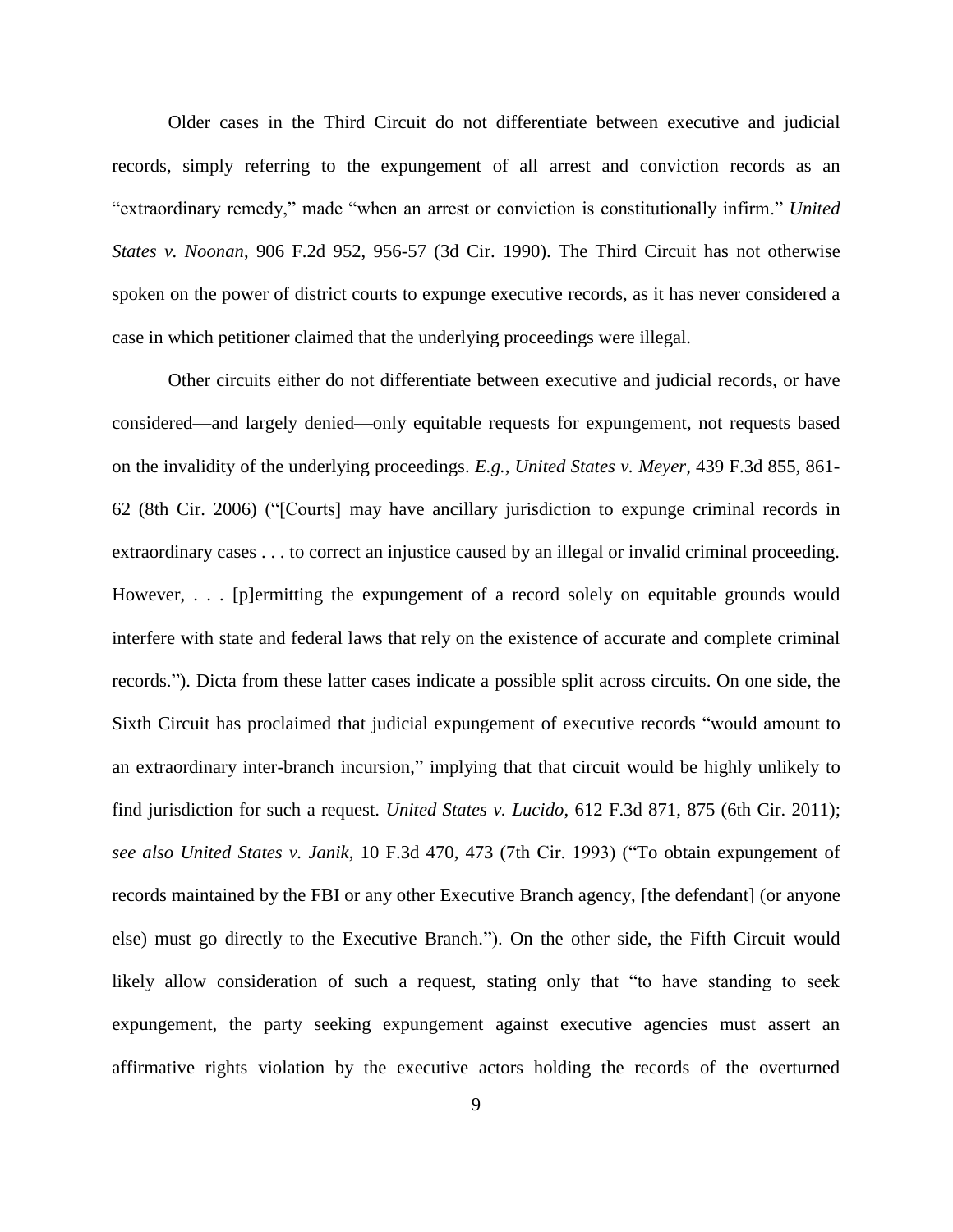conviction." *Sealed Appellant v. Sealed Appellee*, 130 F.3d 695, 699 (5th Cir. 1997); *see also Janik*, 10 F.3d at 473 (Cudahy, J., concurring in part and dissenting in part) ("The relation of the federal courts to law enforcement agencies is so close as to validate as a practical matter judicial surveillance of closely related agency files.").

Given that the Third Circuit has not issued precedent differentiating between executive and judicial records, but does generally acknowledge the availability of expungement as a remedy, this Court will follow the Fifth Circuit's approach involving only a heightened standard for requests to expunge executive branch records. In this case, Bond has asserted an affirmative rights violation by some of the executive actors holding the records of the overturned conviction: She asserts that she was unlawfully prosecuted as a chemical weapons terrorist, when in fact she was merely a "jilted wife." *Bond IV*, 134 S. Ct. at 2083. Bond points to the fact that "with the exception of this unusual case, the Federal Government itself has not looked to section 229 to reach purely local crimes" as evidence that her prosecution was particularly inappropriate. *Id.* at 2092.

This Court finds that it has jurisdiction to consider Bond's request to expunge records held by the U.S. Attorney for the Eastern District of Pennsylvania and the U.S. Department of Justice regarding her vacated convictions. As Bond asserts no rights violations by the U.S. Postal Service, the Federal Bureau of Investigation, or the U.S. Probation Office for the Eastern District of Pennsylvania, this Court will decline to consider her request to expunge those entities' records.

### **C. Expungement Analysis**

After finding jurisdiction, the Third Circuit's test for expungement is "a balancing test in which the harm to the individual caused by the existence of the records is weighed against the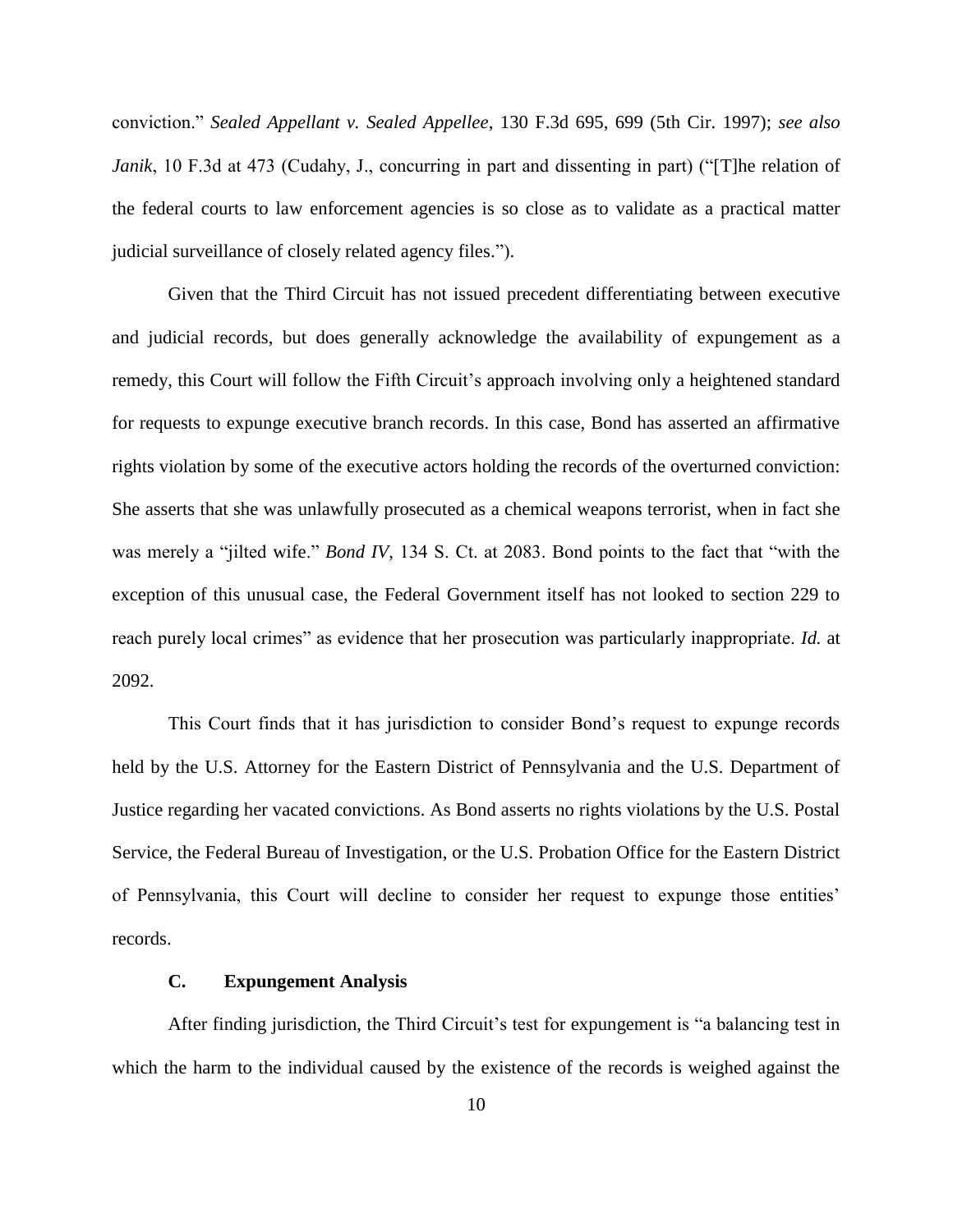governmental interest in maintenance of the records." *Rowlands*, 451 F.3d at 177. Some of the factors to be weighed in the balancing include:

> the accuracy and adverse nature of the information, the availability and scope of dissemination of the records, the legality of the methods by which the information was compiled, the existence of statutes authorizing the compilation and maintenance, and prohibiting the destruction, of the records, and the value of the records to the Government.

*Paton v. La Prade*, 524 F.2d 862, 869 (3d Cir. 1975). The Third Circuit, however, has explicitly not indicated "the relative importance to be attached to each of the factors." *Id.* at 869 n.6.

Some of these factors weigh against expungement. The information—that Bond was convicted of two charges under section 229, which were subsequently vacated by the Supreme Court—is certainly accurate. The availability of that information<sup>2</sup> seems to be widespread; the Government has referenced significant publicity related to this case, in addition to the facts recited in the public record of *Bond I* through *Bond IV*. There are statutes that authorize the compilation and maintenance of such records. *E.g.*, 28 U.S.C. § 534(a)(1) (2014) ("The Attorney General shall . . . acquire, collect, classify, and preserve identification, criminal identification, crime, and other records[.]").

Other factors weigh in favor of expungement. The nature of the information, which associates Bond with charges of chemical weapons terrorism, is certainly damaging, regardless of the ultimate disposition of those charges. This is particularly true given Bond's profession as a microbiologist who works with dangerous chemicals. Although the methods by which the

<sup>&</sup>lt;sup>2</sup> The *Paton* factors specifically refer to "the availability and scope of dissemination of the records" as opposed to "the information." 524 F.2d at 869. The Court will give the Government the benefit of the doubt in its argument regarding the dissemination of the information, as restricting this factor merely to the official record makes no difference to the outcome here. The Court gives little weight to this factor, as denying Bond her remedy on the basis of media interest in her story seems particularly unjust.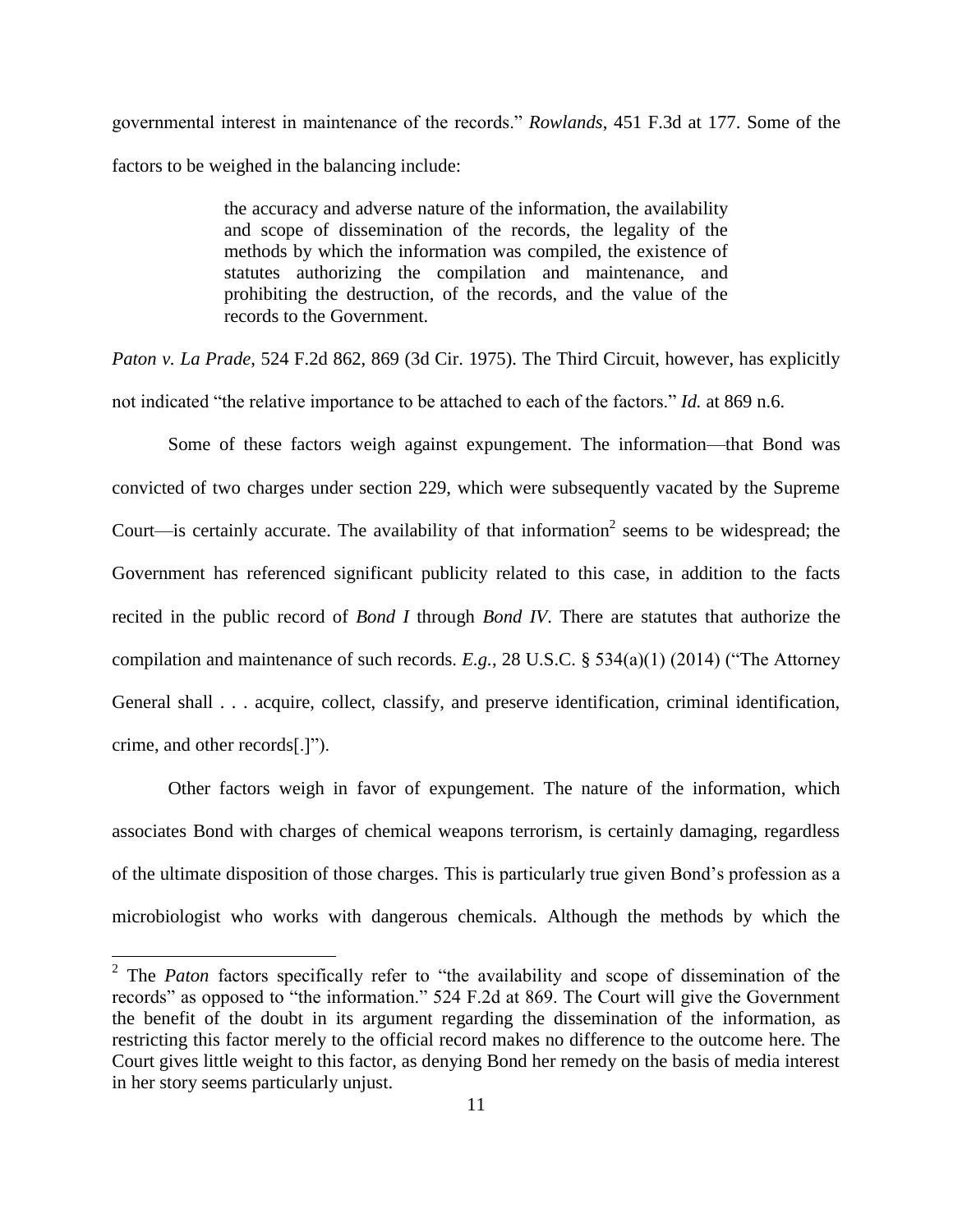information was compiled may have seemed superficially legal, the Supreme Court has now clarified that the main vehicle for compiling the information—prosecution of Bond's conduct under section 229—is entirely illegal.

The final factor, however, controls this Court's analysis. The Federal Government can have no real interest in preserving a record of Bond's unlawful conviction at this stage. As the Supreme Court stated, "there are no apparent interests of the United States Congress or the community of nations in seeing Bond end up in federal prison, rather than dealt with (like virtually all other criminals in Pennsylvania) by the State. The Solicitor General acknowledged as much at oral argument." *Bond IV*, 134 S. Ct. at 2093. The Court could not have spoken more plainly on this issue.

Moreover, the Supreme Court strongly disapproved of the prosecutorial decision to charge Bond with this crime, a censure that appears to be lost on Bond's perennial prosecutor. This prosecutor's continued unwillingness to acknowledge the extent of the Supreme Court's censure of his methods is expressed by a footnote in his brief that states: "Bond does not, and cannot, contend that there was not probable cause to support even the Chemical Weapons charges ultimately reversed by the Supreme Court." (Gov't's Opp. to Mot. for Expungement [Gov't's Br.] at 9 n.4.) To the contrary, this is exactly what the Supreme Court held: properly construed, there is no way the Chemical Weapons statute covers Bond's conduct in this case. This is the first and only case in which any prosecutor in the country has ever tried to stretch this statute so far as to "dramatically intrude[ ] upon traditional state criminal jurisdiction." *Bond IV*, 134 S. Ct. at 2088 (quotation omitted). Not only did the Government lack probable cause to bring the chemical weapons charges, it was prosecutorial overreach to try to second-guess the state authorities' decision and shoehorn Bond's conduct into a statute on terrorism. In this way,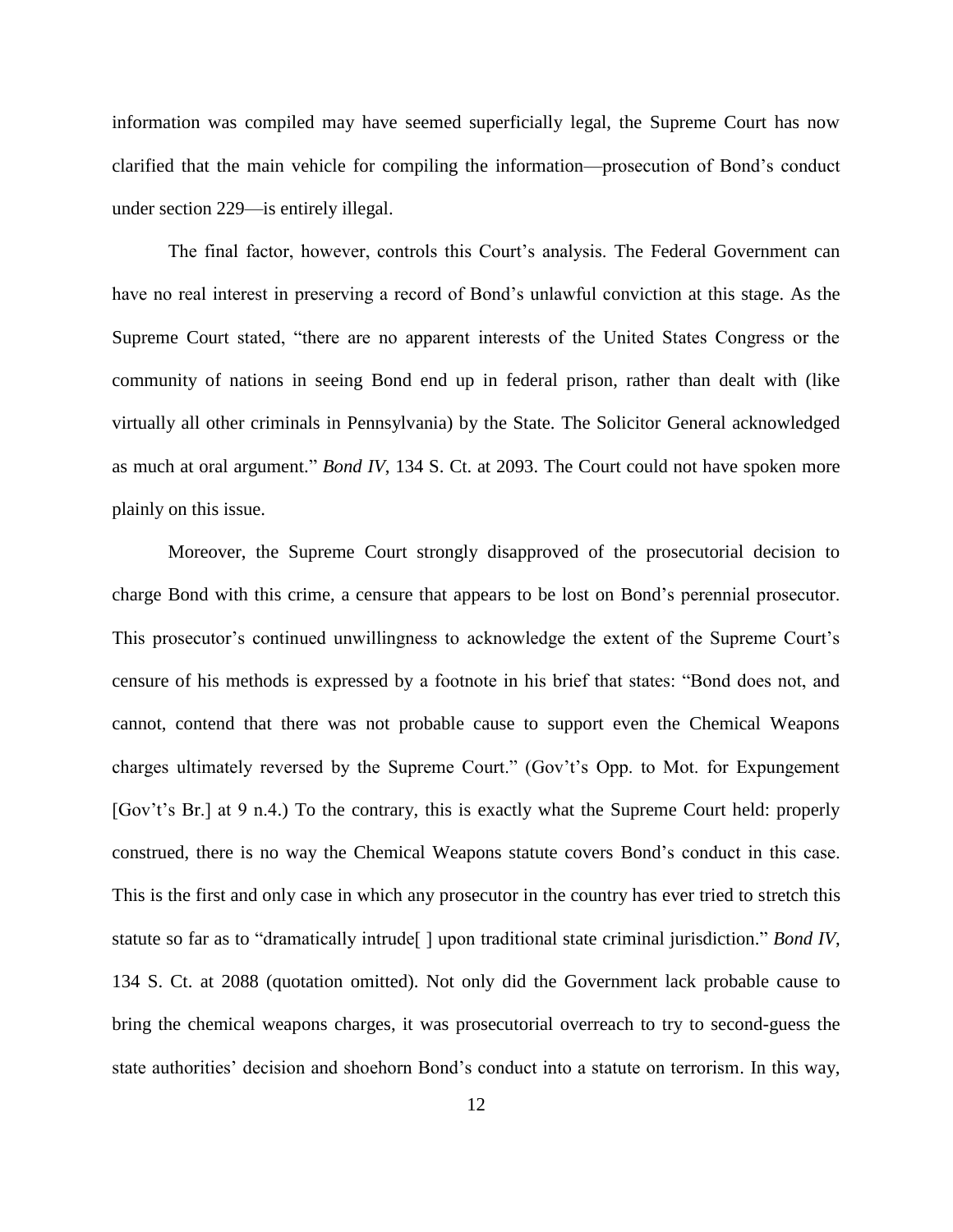this case is unlike *United States v. Panarella*, in which the conviction sought to be expunged was one of many vacated by a Supreme Court re-interpretation of a more esoteric criminal statute. Crim. A. No. 00-655, 2012 WL 440396, at \*2 (E.D. Pa. Feb. 13, 2012). It is also unlike *United States v. Williams*, in which police misconduct led the Government to exercise its discretion to dismiss convictions out of a well-reasoned concern that the convictions were invalid. Crim. A. No. 08-21, 2011 WL 489771, at \*2 (N.D. Okla. Feb. 7, 2011). In that case, the interests of justice also required the records of the convictions to be available as evidence for future proceedings, civil or criminal, against the allegedly offending police officer. *Id.* at \*5.

Now that the Supreme Court has clarified that "in its zeal to prosecute Bond, the Federal Government has 'displaced' the 'public policy of the Commonwealth of Pennsylvania, enacted in its capacity as sovereign,'" this Court cannot see how the Government's continued attempts to uphold and preserve the evidence of this strange and illegal conviction—first by arguing for a hefty upward departure from the guidelines upon re-sentencing, and now by vehemently opposing record expungement—serves either the Government interest or the interests of justice. *Bond*, 134 S. Ct. at 2093. In elevating Bond's petty, obsessive quest for vengeance to the level of an international terrorist attack and continuing to try to preserve the results despite two Supreme Court decisions that clearly rejected the Government's position, this prosecutor is perilously close to transforming this case into one about his own petty obsession with these charges. Enough.

The judicial records of Bond's convictions under section 229 shall be expunged. The records kept by the U.S. Department of Justice and the U.S. Attorney for the Eastern District of Pennsylvania shall also be expunged. The U.S. Attorney for the Eastern District of Pennsylvania is further ordered to notify the appropriate divisions of the U.S. Postal Service, the FBI, the U.S.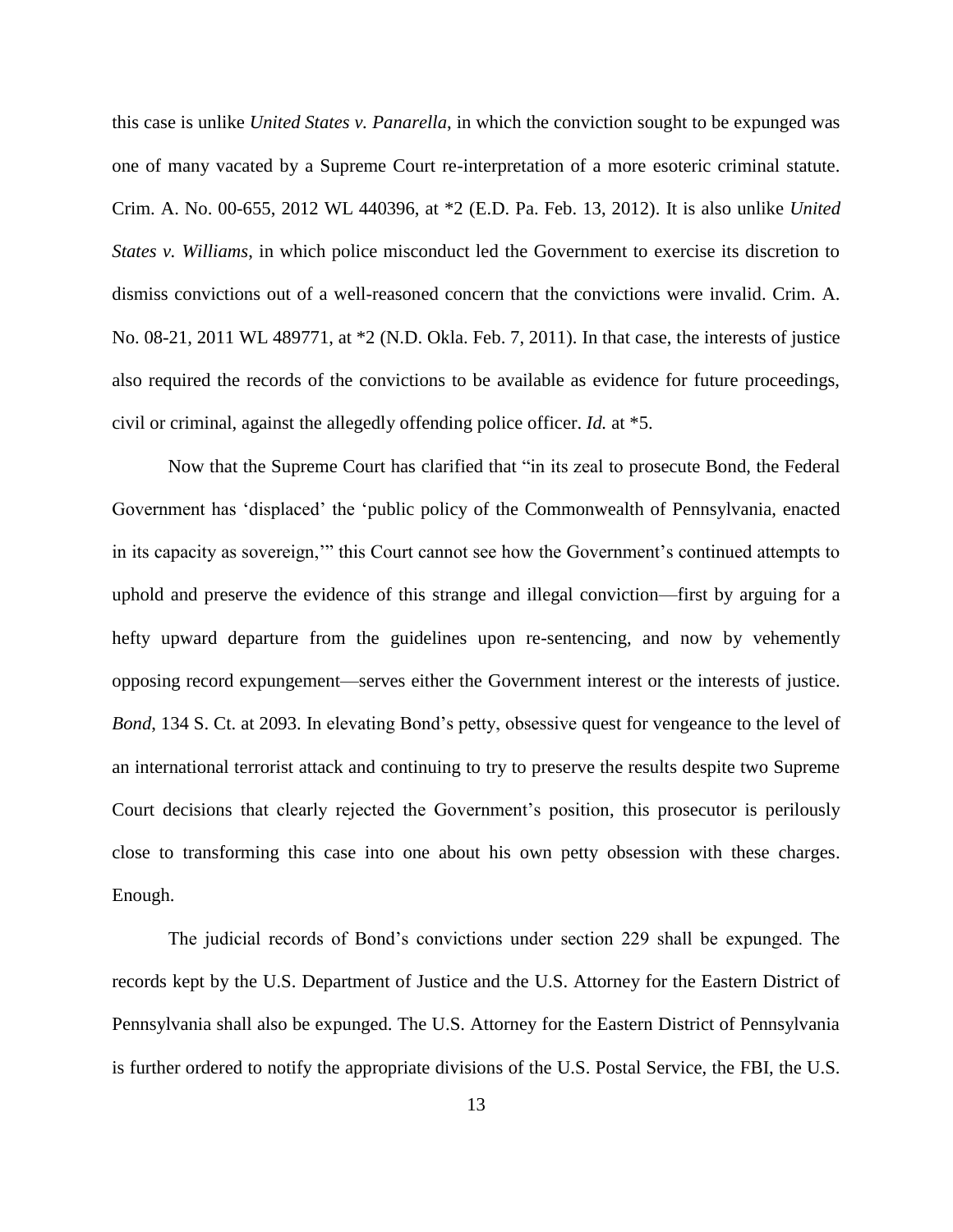Probation Office for the Eastern District of Pennsylvania, and any other agency with which he has communicated about this case, that these convictions have been vacated by the Supreme Court and expunged.

# **III. CONCLUSION**

For the foregoing reasons, the Court grants in part and denies in part Defendant's motion to expunge. An Order consistent with this memorandum will be docketed separately.